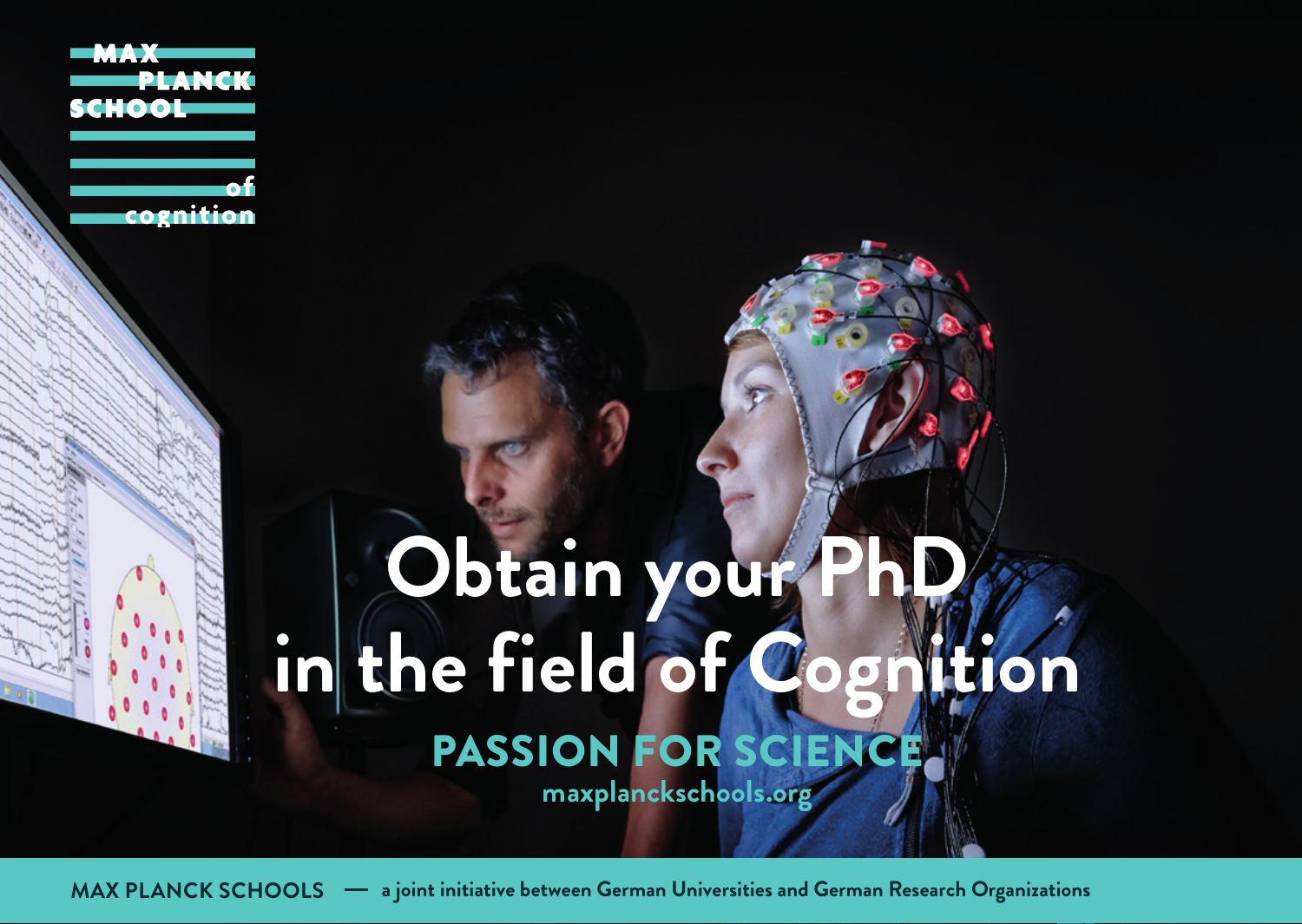### MAX PLANCK SCHOOL **MAX PLANCK FACULTY** OF COGNITION

The doctoral program at the Max Planck School of Cognition will offer exceedingly bright students a superior grasp of the different methods and approaches used in the rapidly evolving field of Cognition. We are driven by the passion to better understand human cognition and "mental phenomena" (potentially) occurring in non-biological systems and agents.

The school is comprised of an outstanding and world-renowned cluster of faculty researchers from diverse scientific backgrounds but with overlapping research interests. The researchers come from Max Planck Institutes, Universities, Helmholtz Association and Fraunhofer Society.

The program consists of an Orientation Year<sup>'</sup> (Basic Courses, Lab rotations) followed by three years of research for the doctorate and is fully financed.

#### **Katrin Amunts**

Heinrich Heine University Düsseldorf & Research Centre Jülich

**Elisabeth Binder** Max Planck Institute of Psychiatry

**Nicole Boivin** Max Planck Institute for the Science of Human History

**Michael Brecht** Bernstein Center for Computational Neuroscience

**Christian Büchel** University Medical Centre Hamburg-Eppendorf

**Alon Chen** Max Planck Institute for Psychiatry

**Christian Doeller** Max Planck Institute for Human Cognitive and Brain Sciences

#### **Emrah Düzel**

German Center for Neurodegenerative Diseases & Otto von Guericke University Magdeburg

#### **Christoph Engel**

Max Planck Institute for Research on Collective Goods

**Peter Falkai**  Ludwig Maximilian University of Munich

**Simon Fisher**  Max Planck Institute for Psycholinguistics

**Angela Friederici**  Max Planck Institute for Human Cognitive and Brain Sciences

**Pascal Fries**  Ernst Strüngmann Institute (ESI) for Neuroscience in cooperation with Max Planck Society

**Russell Gray**  Max Planck Institute for the Science of Human History

**Philipp Gunz** Max Planck Institute for Evolutionary Anthropology

**Patrick Haggard**  University College London

**Peter Hagoort**  Max Planck Institute for Psycholinguistics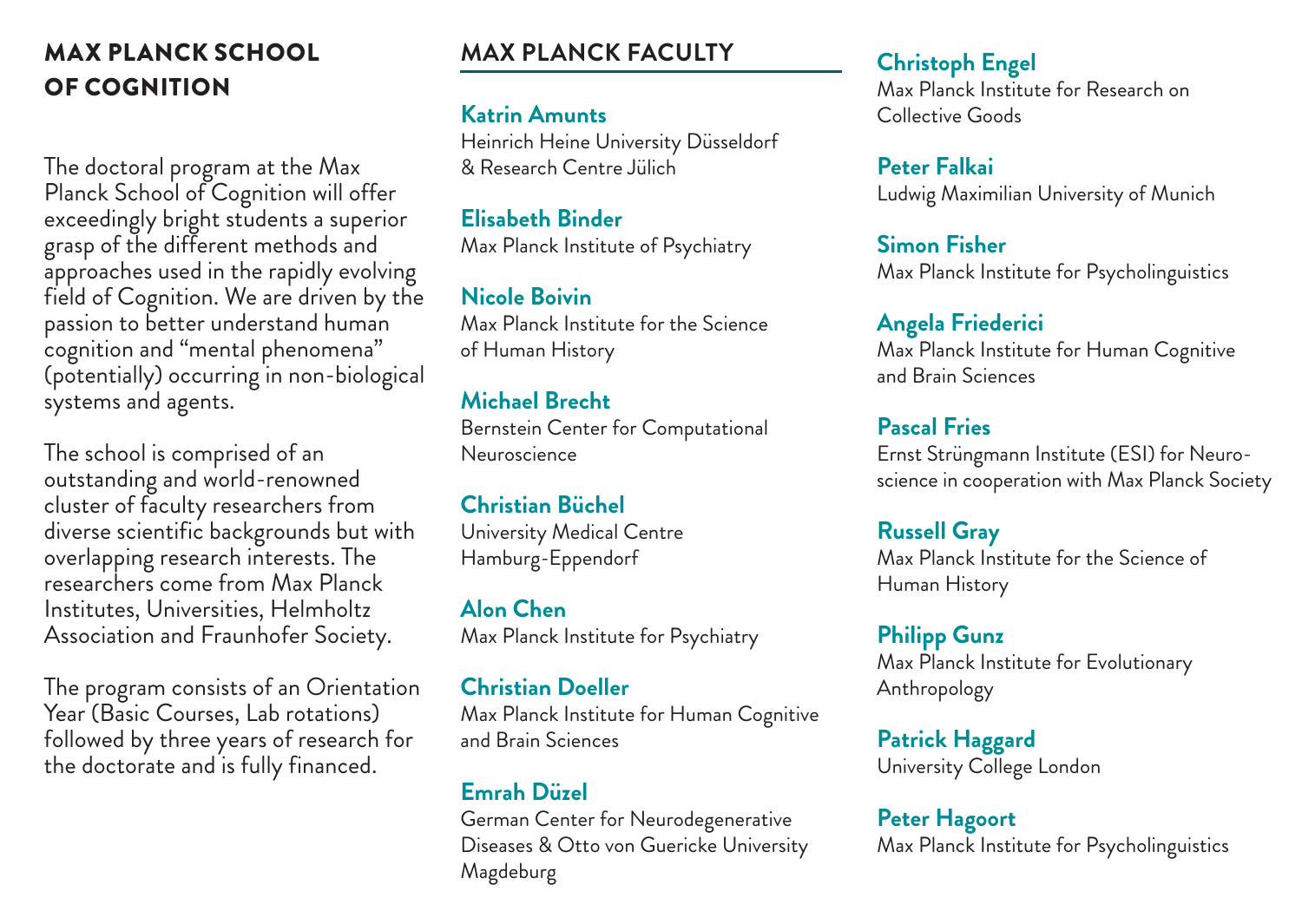**John-Dylan Haynes**  Bernstein Center for Computational Neuroscience

**Hauke R. Heekeren**  Free University of Berlin

**Christine Heim**  Charité – Berlin University of Medicine

**Hans-Jochen Heinze**  Otto von Guericke University Magdeburg

**Ralph Hertwig**  Max Planck Institute for Human Development

**Jürgen Jost**  Max Planck Institute for Mathematics in the Sciences

**Gerd Kempermann**  German Center for Neurodegenerative Diseases & Technical University of Dresden

**Arthur Konnerth**  Technical University of Munich

**Ulman Lindenberger**  Max Planck Institute for Human Development

**Nikos Logothetis**  Max Planck Institute for Biological Cybernetics

**Winfried Menninghaus**  Max Planck Institute for Empirical Aesthetics

**Antje Meyer**  Max Planck Institute for Psycholinguistics

**Klaus-Robert Müller**  Technical University of Berlin

**Michael Pauen**  Berlin School of Mind and Brain & Humboldt University of Berlin

**Michael Petraglia** Max Planck Institute for the Science of Human History

**David Poeppel**  Max Planck Institute for Empirical **A**esthetics

**Brigitte Röder** University of Hamburg

**Caroline Rowland**  Max Planck Institute for Psycholinguistics & University of Liverpool

**Klaus Scheffler**  Max Planck Institute for Biological Cybernetics

**Eric Schröger**  University of Leipzig

**Tania Singer**  Max Planck Institute for Human Cognitive and Brain Sciences

**Arno Villringer**  Max Planck Institute for Human Cognitive and Brain Sciences

**Melanie Wald-Fuhrmann**  Max Planck Institute for Empirical Aesthetics

**Nikolaus Weiskopf**  Max Planck Institute for Human Cognitive and Brain Sciences

**Thomas Wiegand** Fraunhofer Institute for Telecommunications, Heinrich Hertz Institute & Technical University of Berlin

**Carsten Wotjak**  Ludwig Maximilian University Munich